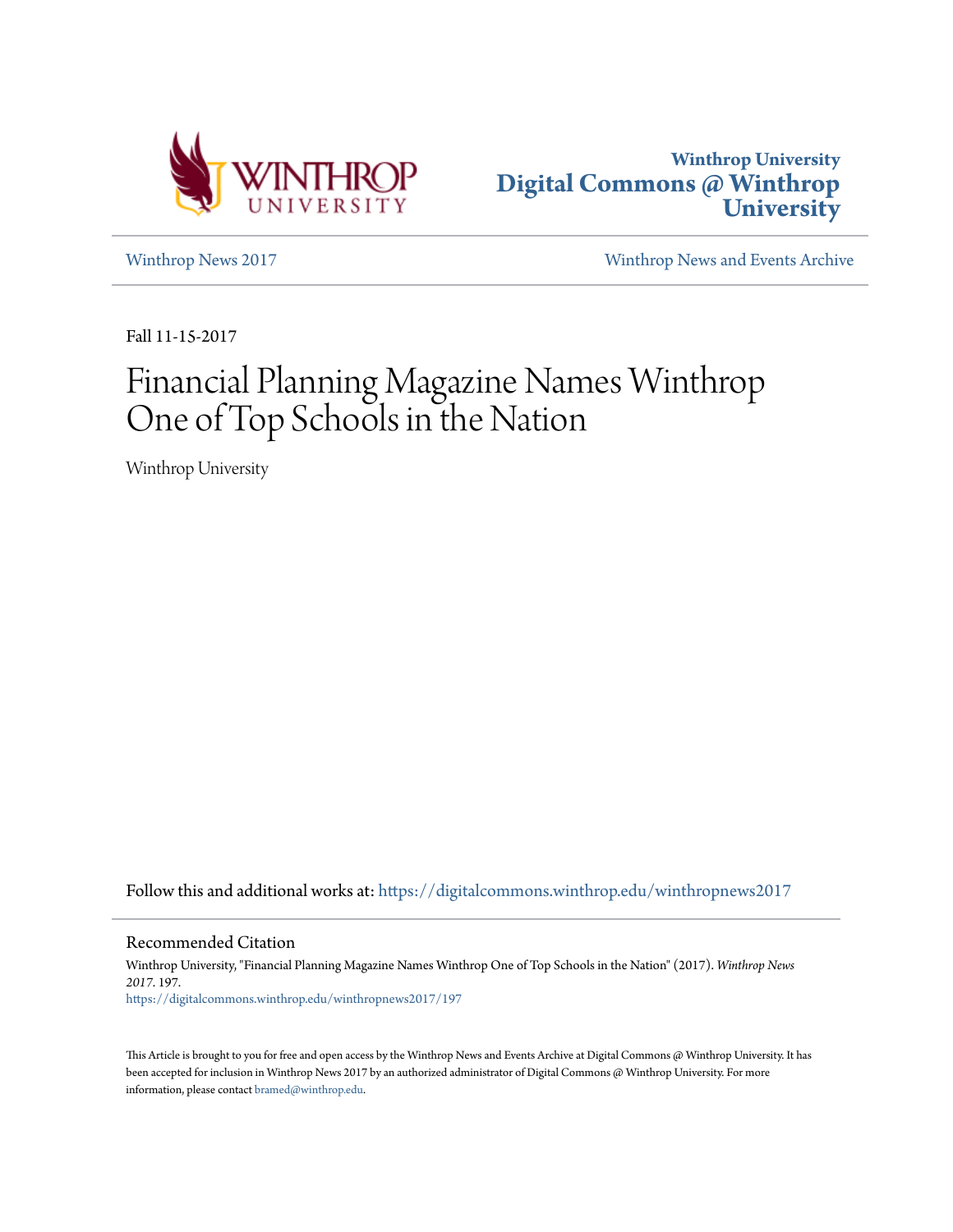EMAIL WINGSPAN BLACKBOARD MAP SITE PEOPLE SAND A SITE PEOPLE







**in the Nation**

ROCK HILL, SOUTH CAROLINA – For the second year in a row, **Financial Planning Magazine** has recognized Winthrop University as one of the top 95 schools in the nation educating the next generation of financial planners.

Winthrop offers a Bachelor of Science in finance with both a corporate finance track and a financial planning track, and has five faculty members assigned to the program. In its list, Financial Planning notes:

\*Winthrop's state-of-the-art trading lab with Bloomberg terminals;

\*Students are taught how to build financial plans and portfolios using Excel, MoneyGuidePro, Morningstar Direct and Bloomberg; and

\*Graduates have a job placement rate of 90 percent.

Assistant Professor of Finance Philip Gibson said he and Jimmy Cheng, also an assistant professor, have been working to increase awareness of the financial planning program's national reputation.

"I see us building from several angles," Gibson said. "One, student development in the classroom; two, student professional development by going to conferences, networking and participating in competitions; and three, by conducting research that will help to build financial planning."

Just last month, a Winthrop student team competed in the 2017 National Financial Planning Challenge, beating hundreds of other teams to get to the national level and placing fifth overall. Additionally, Gibson and Cheng are working on research geared toward helping financial planning practitioners, publishing articles and papers in the Journal of Financial Planning and Journal of Personal Finance.

Only three other schools in the Carolinas made the list: Clemson University, Gardner-Webb University and Winston-Salem University.

For more information on Winthrop's financial planning track, visit the website or contact Gibson at